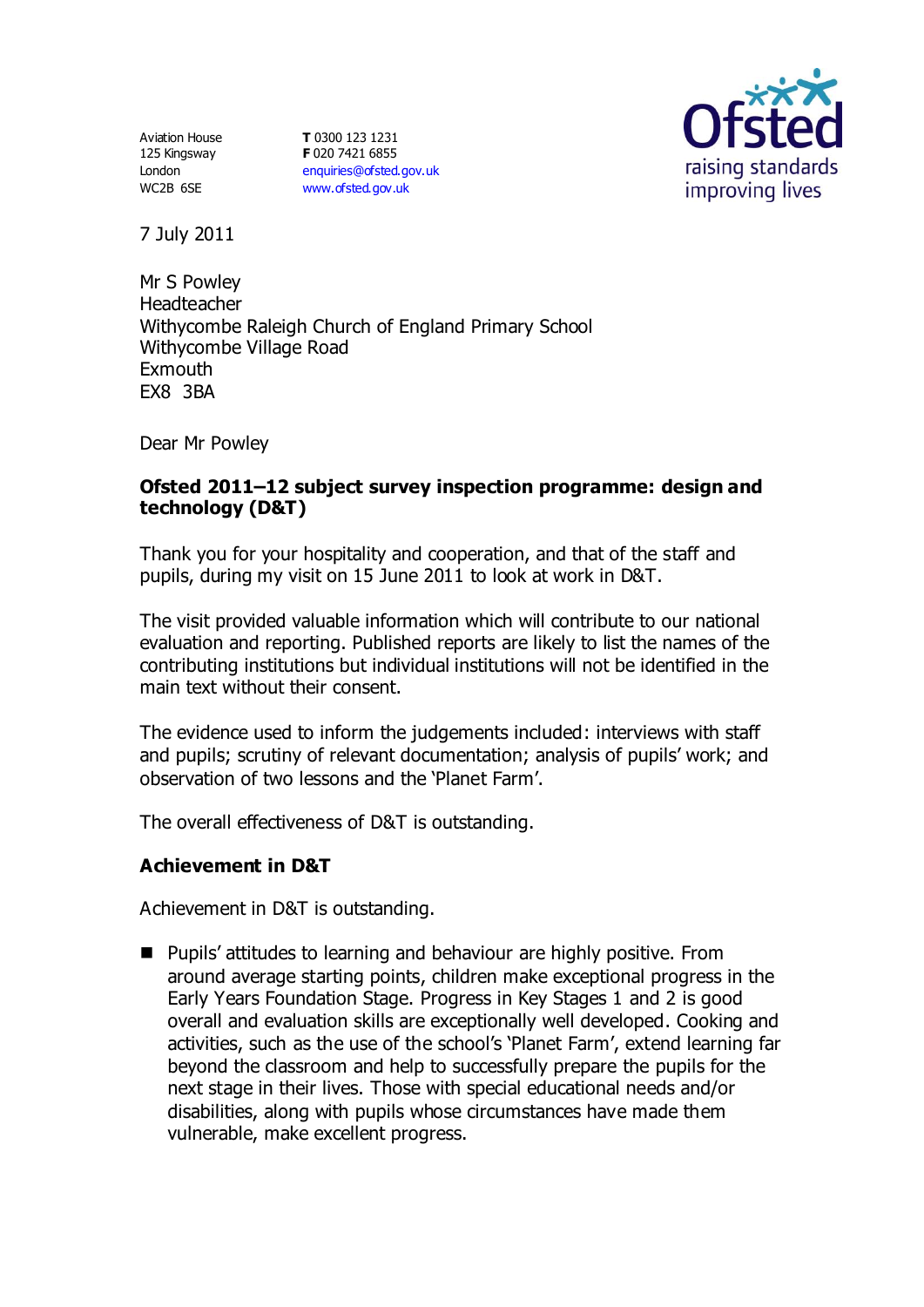# **Quality of teaching in D&T**

The quality of teaching in D&T is outstanding.

- Staff ensure that pupils' initial knowledge and understanding and prior learning are carefully taken into consideration before each unit of work begins. Class teachers' monitoring of pupils' progress is highly effective. This is because they use this information collaboratively so that all pupils are exceptionally well supported and challenged. Continuous assessment enables pupils to know how well they are doing and allows adults to effectively support the pupils to improve their work.
- Each pupil has a completed design and evaluation folder for the units of work that they have undertaken. Careful adaption of these folders ensures that pupils have written and design work that is sensitively adapted to their needs. These and the artefacts that pupils produce are carefully marked, assessed and moderated effectively.

#### **Quality of the curriculum in D&T**

The quality of the curriculum in D&T is outstanding.

- Integrated learning in the Early Years Foundation Stage is exceptionally sharply focused to enhance all aspects of learning and child development. The use of complex technological vocabulary is well explained and helps children to have an early understanding of words such as 'malleable'.
- In Year 2, designerly thinking is exceptionally well developed through pupils making bespoke coats for their clients; their teddies. Although some projects are relatively less successful in developing these thinking skills, the school has already taken action to improve them.
- D&T is very well organised and, because it is blocked into longer periods of time, pupils become immersed in their learning. Exceptionally wellcrafted cross-curricular work has a big impact on consolidating pupils' learning and raising their achievement. For example, carefully targeted questions and innovative use of tools and mixing bowls enabled Key Stage 1 pupils to physically explore edges and develop their understanding of mathematical concepts of area when weighing ingredients to make biscuits.

#### **Effectiveness of leadership and management in D&T**

The effectiveness of leadership and management in D&T is outstanding.

- Leaders and managers are not complacent in this outstanding school. Plans are already in hand to ensure that pupils have a cutting-edge primary experience in D&T through the use of technologically advanced materials and manufacturing processes.
- The high calibre of teaching and support staff, enthusiasm and drive from the D&T coordinator and senior staff, along with the excellent continuous training and development, demonstrates the school's outstanding capacity for continued improvement.